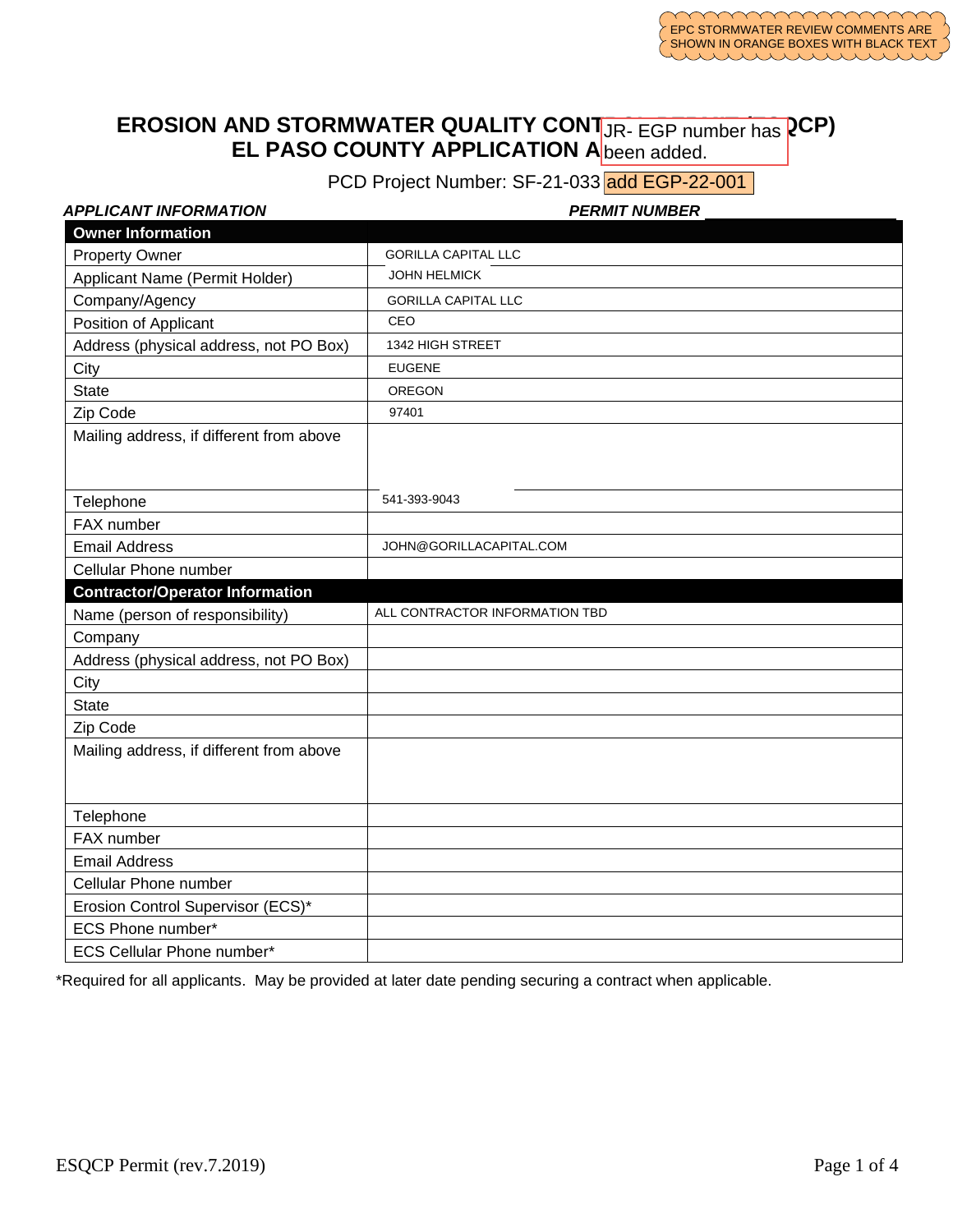# *PROJECT INFORMATION*

| <b>Project Information</b>               |                                                                                                                                 |                         |
|------------------------------------------|---------------------------------------------------------------------------------------------------------------------------------|-------------------------|
| <b>Project Name</b>                      | SADDLEHORN RANCH-FILING 2                                                                                                       |                         |
| Legal Description                        | SEE END OF PDF FOR<br><b>LEGAL DESCRIPTION</b>                                                                                  |                         |
| Address (or nearest major cross streets) | <b>INTERSECTION</b><br>OF JUDGE ORR<br><b>ROAD &amp; CURTIS</b>                                                                 |                         |
| Acreage (total and disturbed)            | Total: 177 acres<br>Disturbed: 21 acres                                                                                         | JR-Schedule<br>updated. |
| Schedule                                 | Start of Construction: 9/2021 - 10/2021<br>Completion of Construction: 10/2021 - 4/2022<br>Final Stabilization: 4/2022 - 9/2022 | update<br>schedule      |
| Project Purpose                          | TO PROVIDE 42 +/- RURAL<br>2.5 ACRE LOTS IN EL PASO<br>COUNTY.                                                                  |                         |
| Description of Project                   | SADDLEHORN RANCH IS A RURAL 2.5<br>ACRE+ LOT SUBDIVISION IN EL PASO<br>COUNTY, COLORADO                                         |                         |
| <b>Tax Schedule Number</b>               |                                                                                                                                 |                         |

### FOR OFFICE USE ONLY

The following signature from the ECM Administrator signifies the approval of this ESQCP. All work shall be performed in accordance with the permit, the El Paso County Engineering Criteria Manual (ECM) Standards, City of Colorado Springs Drainage Criteria Manual, Volume 2 (DCM2) as adopted by El Paso County Addendum, approved plans, and any attached conditions. The approved plans are an enforceable part of the ESQCP. Construction activity, except for the installation of initial construction BMPs, is not permitted until issuance of a Construction Permit and Notice to Proceed.

Signature of ECM Administrator: \_\_\_\_\_\_\_\_\_\_\_\_\_\_\_\_\_\_\_\_\_\_\_\_\_\_\_\_\_\_\_\_\_ Date \_\_\_\_\_\_\_\_\_\_\_\_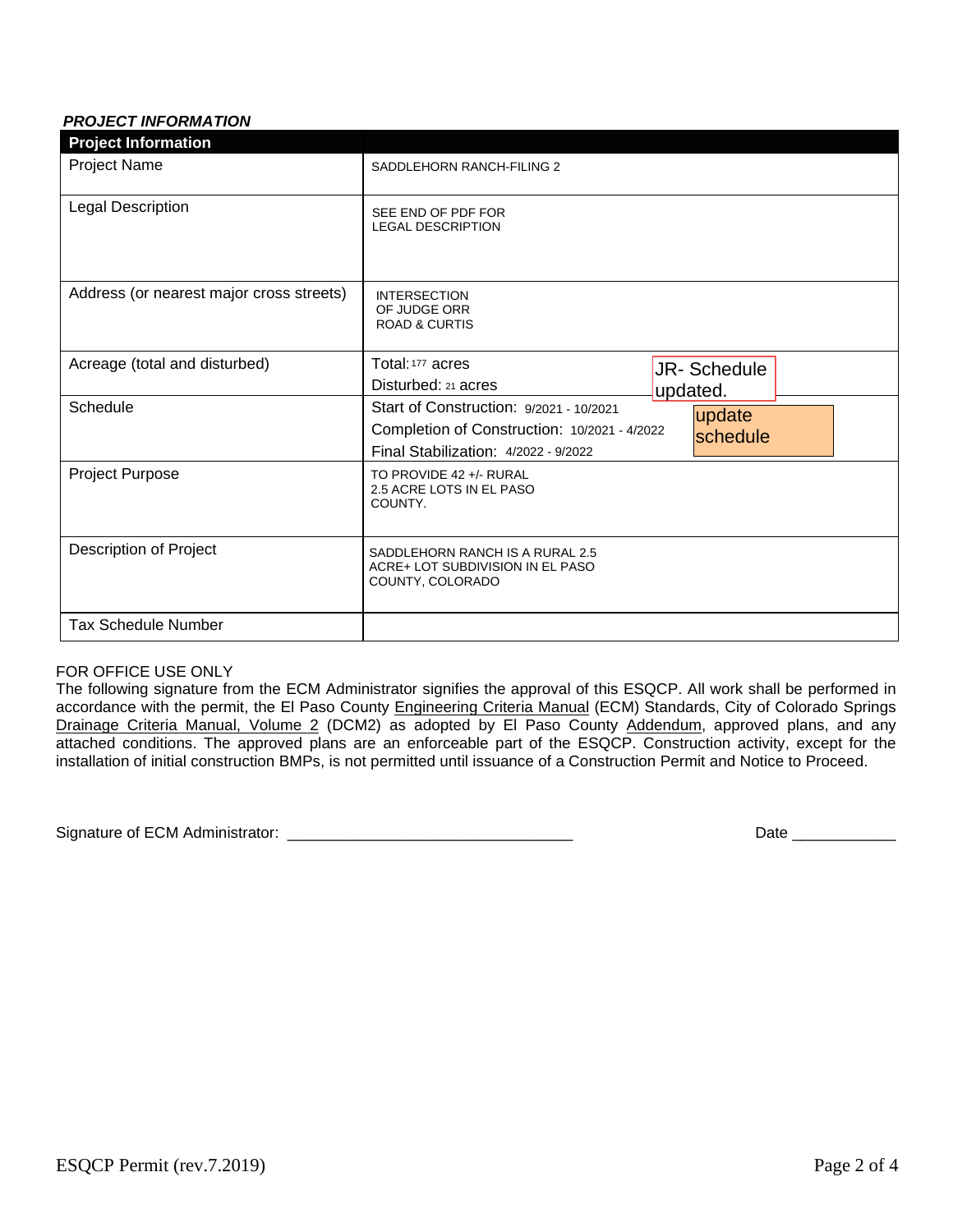### **1.1 REQUIRED SUBMISSIONS**

In addition to this completed and signed application, the following items must be submitted to obtain an ESQCP:

- Permit fees;
- Stormwater Management Plan (SWMP) meeting the requirements of DCM2 and ECM either as part of the plan set or as a separate document;
- Operation and Maintenance Plan for any proposed permanent stormwater control measures; and
- Signed Private Detention Basin/Stormwater Quality Best Management Practice Maintenance Agreement and Easement, if any permanent stormwater control measures are to be constructed.

#### **1.2 RESPONSIBILITY FOR DAMAGE**

The County and its officers and employees, including but not limited to the ECM Administrator, shall not be answerable or accountable in any manner for damage to property or for injury to or death of any person, including but not limited to a permit holder, persons employed by the permit holder, or persons acting in behalf of the permit holder, from any cause. The permit holder shall be responsible for any liability imposed by law and for damage to property or injuries to or death of any person, including but not limited to the permit holder, persons employed by the permit holder, persons acting in behalf of the permit holder, arising out of work or other activity permitted and done under a permit, or arising out of the failure to perform the obligations under any permit with respect to maintenance or any other obligations, or resulting from defects or obstructions, or from any cause whatsoever during the progress of the work or other activity, or at any subsequent time work or other activity is being performed under the obligations provided by and contemplated by the permit.

The permit holder shall indemnify, save, and hold harmless the County and its officers and employees, including but not limited to the BOCC and ECM Administrator, from all claims, suits or actions of every name, kind and description brought for or on account of damage to property or injuries to or death of any person, including but not limited to the permit holder, persons employed by the permit holder, persons acting in behalf of the permit holder and the public, resulting from the performance of work or other activity under the permit, or arising out of the failure to perform obligations under any permit with respect to maintenance or any other obligations, or resulting from defects or obstructions, or from any cause whatsoever during the progress of the work or other activity, or at any subsequent time work or other activity is being performed under the obligations provided by and contemplated by the permit, except as otherwise provided by state law. The permit holder waives any and all rights to any type of expressed or implied indemnity against the County, its officers or employees. It is the intent of the parties that the permit holder will indemnify, save, and hold harmless the County, its officers and employees from any and all claims, suits or actions as set forth above regardless of the existence or degree of fault of or negligence, whether active or passive, primary or secondary, on the part of the County, the permit holder, persons employed by the permit holder, or persons acting in behalf of the permit holder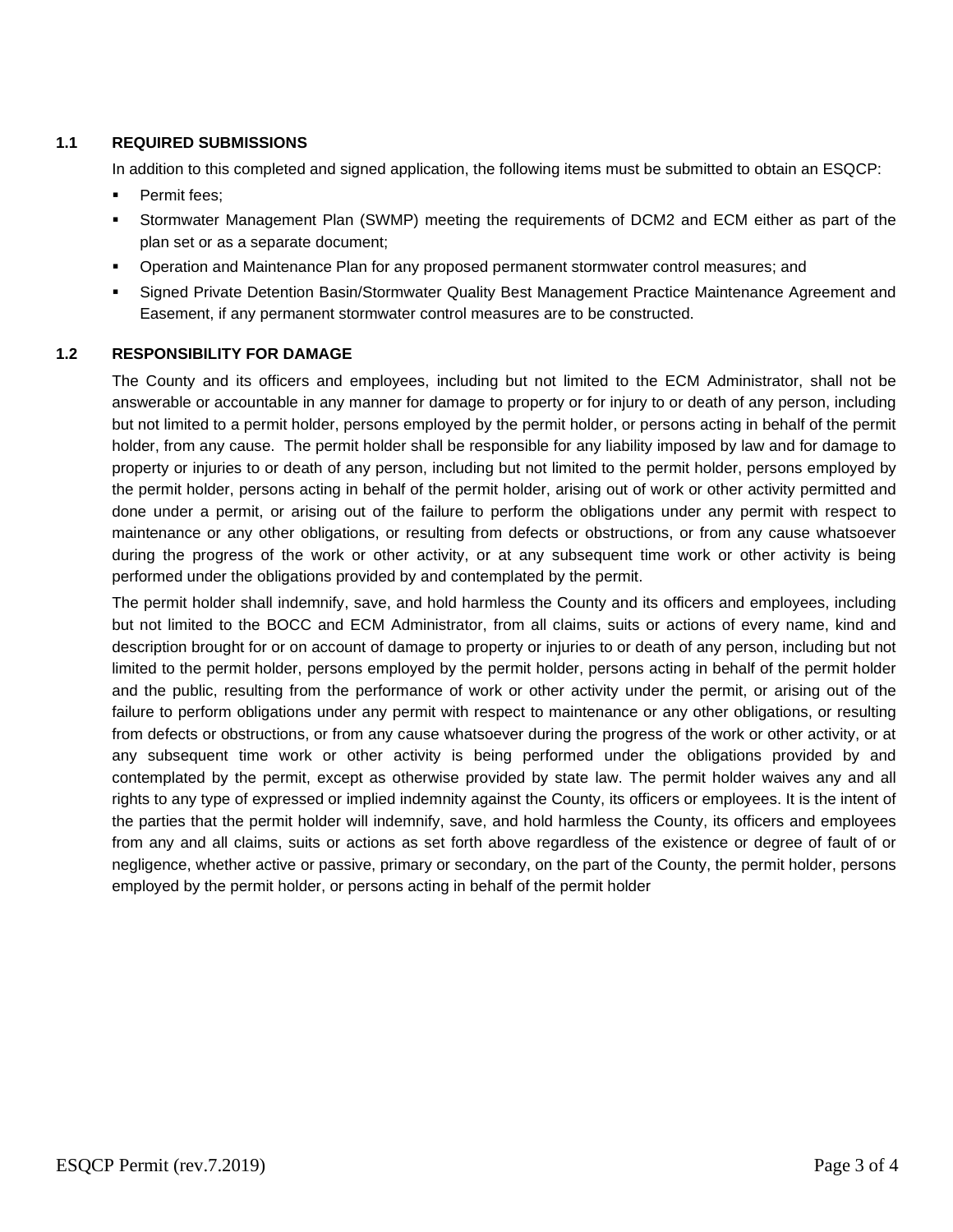#### **1.3 APPLICATION CERTIFICATION**

We, as the Applicants or the representative of the Applicants, hereby certify that this application is correct and complete as per the requirements presented in this application, the El Paso County Engineering Criteria Manual, and Drainage Criteria Manual, Volume 2 and El Paso County Addendum.

We, as the Applicants or the representatives of the Applicants, have read and will comply with all of the requirements of the specified Stormwater Management Plan and any other documents specifying stormwater best management practices to be used on the site, including permit conditions that may be required by the ECM Administrator. We understand that the stormwater control measures are to be maintained on the site and revised as necessary to protect stormwater quality as the project progresses. We further understand that a Construction Permit must be obtained and all necessary stormwater quality control measures are to be installed in accordance with the SWMP, the El Paso County Engineering Criteria Manual, Drainage Criteria Manual, Volume 2 and El Paso County Addendum before land disturbance begins and that failure to comply will result in a Stop Work Order and may result in other penalties as allowed by law. We further understand and agree to indemnify, save, and hold harmless the County and its officers and employees, including but not limited to the BOCC and ECM Administrator, from all claims, suits or actions of every name, kind and description as outlined in Section 1.2

| has been added.  | JR- Owner's signature for Damage         |                                         |       |
|------------------|------------------------------------------|-----------------------------------------|-------|
| sign and<br>date | Signature of Owner or Representative     |                                         | Date: |
|                  |                                          | Print Name of Owner or Representative   |       |
|                  |                                          |                                         | Date: |
|                  |                                          | Signature of Operator or Representative |       |
|                  | Print Name of Operator or Representative |                                         |       |
|                  | Permit Fee                               | \$                                      |       |
|                  | Surcharge                                | \$                                      |       |

Financial Surety  $\begin{array}{c} \text{\$} \qquad \qquad \text{\$} \qquad \qquad \text{\$} \qquad \qquad \text{\$} \qquad \qquad \text{\$} \qquad \text{\$} \text{Type of Surely} \qquad \qquad \text{\$} \qquad \qquad \text{\$} \qquad \text{\$} \qquad \text{\$} \text{Type of Survey} \qquad \qquad \text{\$} \qquad \text{\$} \text{Type of Survey} \qquad \qquad \text{\$} \qquad \text{\$} \qquad \text{\$} \qquad \text{\$} \qquad \text{\$} \qquad \text{\$} \qquad \text{\$} \qquad$ Total \$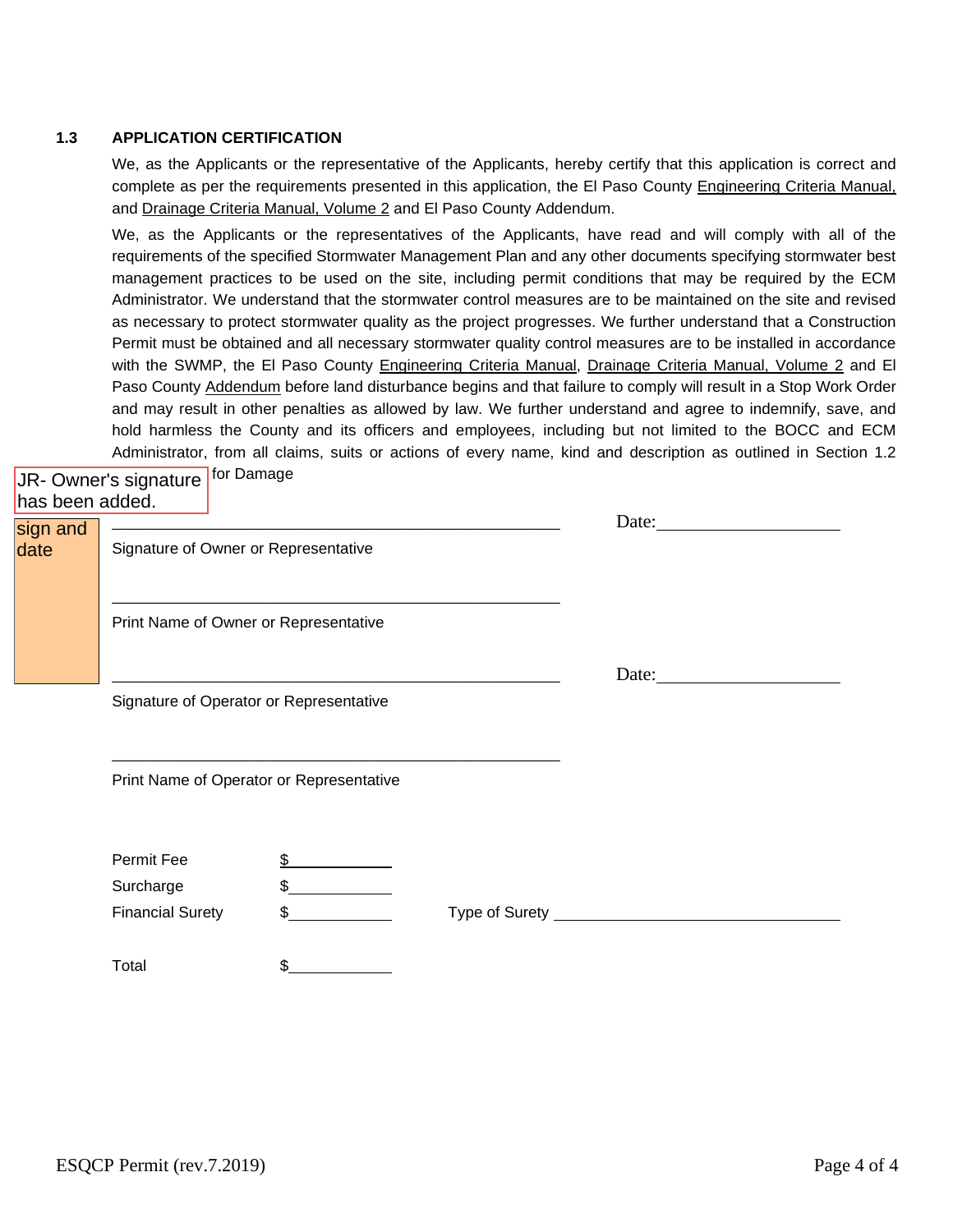

# **SADDLEHORN RANCH FILING NO. 2**

# **PROPERTY DESCRIPTION**

A PARCEL OF LAND LOCATED IN SECTION 3 AND THE NORTH HALF OF THE NORTH HALF OF SECTION 10, TOWNSHIP 13 SOUTH, RANGE 64 WEST OF THE 6TH P.M., COUNTY OF EL PASO, STATE OF COLORADO, BEING MORE PARTICULARLY DESCRIBED AS FOLLOWS:

COMMENCING AT THE SOUTHWEST CORNER OF SECTION 3, TOWNSHIP 13 SOUTH, RANGE 64 WEST OF THE 6TH PRINCIPAL MERIDIAN;

THENCE ON THE WEST LINE OF SAID SECTION 3, N00°32'28"W A DISTANCE OF 1987.87 FEET, TO THE NORTHWESTERLY CORNER OF SADDLEHORN RANCH FILING NO. 1 RECORDED UNDER RECEPTION NO. 221714749 IN THE RECORDS OF THE EL PASO COUNTY CLERK AND RECORDER AND THE POINT OF BEGINNING;

THENCE CONTINUING ON SAID WEST LINE, N00°32'28"W A DISTANCE OF 799.26 FEET;

THENCE DEPARTING SAID WEST LINE THE FOLLOWING THIRTY-TWO (32) COURSES:

- 1. S89°59'23"E A DISTANCE OF 442.27 FEET;
- 2. N00°00'37"E A DISTANCE OF 35.00 FEET;
- 3. S89°59'23"E A DISTANCE OF 60.00 FEET;
- 4. S00°00'37"W A DISTANCE OF 35.00 FEET;
- 5. S89°59'23"E A DISTANCE OF 303.52 FEET, TO A POINT OF CURVE;
- 6. ON THE ARC OF A CURVE TO THE RIGHT, HAVING A RADIUS OF 780.00 FEET, A CENTRAL ANGLE OF 18°44'59" AND AN ARC LENGTH OF 255.25 FEET, TO A POINT OF TANGENT;
- 7. S71°14'24"E A DISTANCE OF 260.86 FEET, TO A POINT OF CURVE;
- 8. ON THE ARC OF A CURVE TO THE RIGHT, HAVING A RADIUS OF 2780.00 FEET, A CENTRAL ANGLE OF 13°06'52" AND AN ARC LENGTH OF 636.31 FEET, TO A POINT OF TANGENT;
- 9. S58°07'32"E A DISTANCE OF 223.80 FEET;
- 10. N29°44'39"E A DISTANCE OF 35.38 FEET;
- 11. S60°15'21"E A DISTANCE OF 60.00 FEET;
- 12. N29°44'39"E A DISTANCE OF 495.87 FEET, TO A POINT OF CURVE;
- 13. ON THE ARC OF A CURVE TO THE LEFT, HAVING A RADIUS OF 3780.00 FEET, A CENTRAL ANGLE OF 03°09'58" AND AN ARC LENGTH OF 208.89 FEET, TO A POINT OF NON-TANGENT;
- 14. S63°25'19"E A DISTANCE OF 253.86 FEET;
- 15. N78°29'56"E A DISTANCE OF 122.41 FEET;
- 16. S65°55'05"E A DISTANCE OF 154.37 FEET;
- 17. S80°55'05"E A DISTANCE OF 329.85 FEET;
- 18. S83°17'36"E A DISTANCE OF 453.41 FEET;
- 19. S58°21'31"E A DISTANCE OF 99.14 FEET;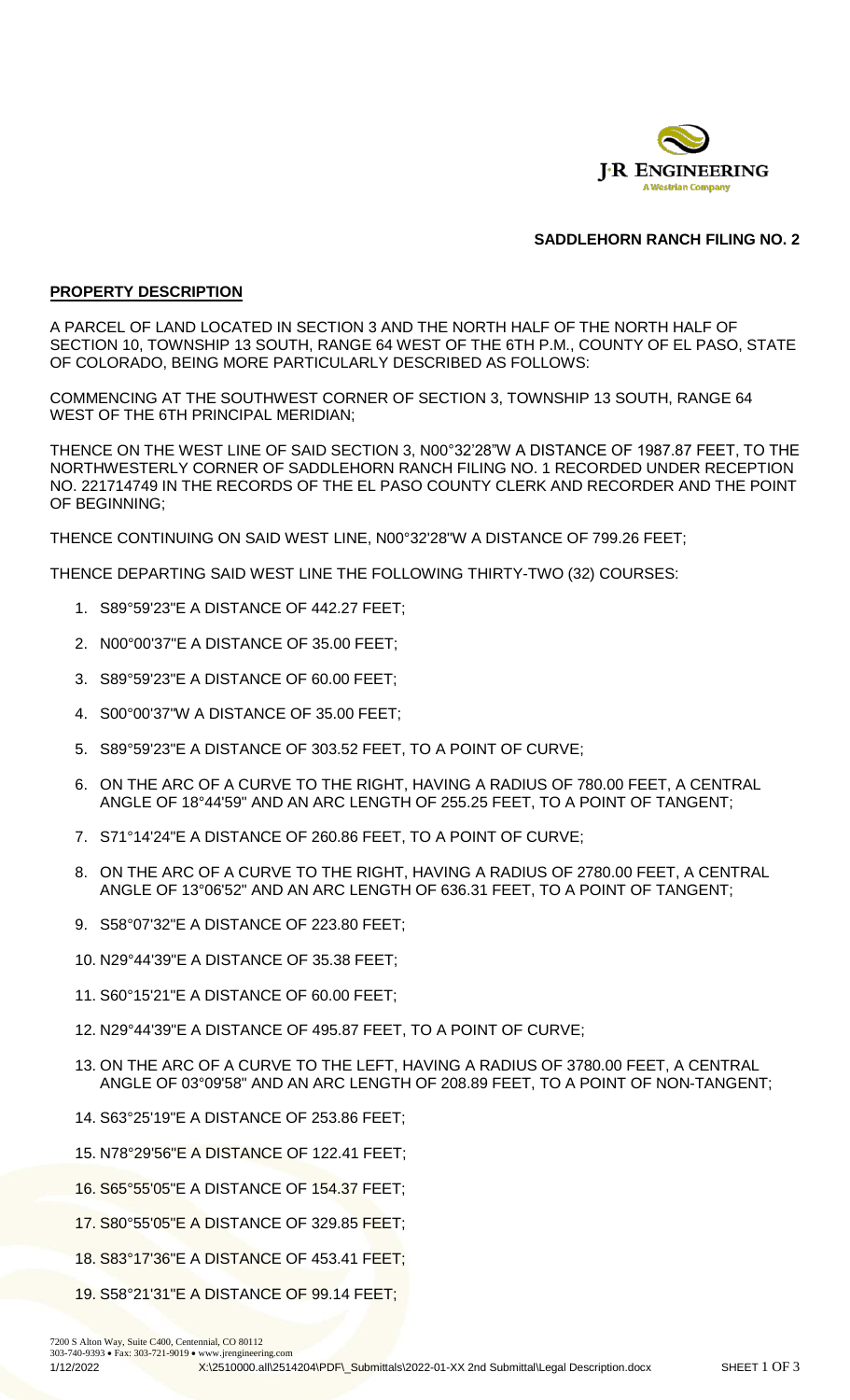- 20. S12°59'32"E A DISTANCE OF 287.70 FEET;
- 21. S84°04'11"W A DISTANCE OF 116.39 FEET;
- 22. S00°27'54"W A DISTANCE OF 933.68 FEET;
- 23. S36°54'54"E A DISTANCE OF 330.03 FEET;
- 24. S13°21'17"E A DISTANCE OF 83.07 FEET;
- 25. S00°07'31"W A DISTANCE OF 82.66 FEET;
- 26. S07°55'12"W A DISTANCE OF 107.85 FEET;
- 27. S34°24'44"W A DISTANCE OF 178.42 FEET;
- 28. S26°04'25"W A DISTANCE OF 85.34 FEET;
- 29. S07°51'44"E A DISTANCE OF 510.21 FEET;
- 30. S33°40'12"E A DISTANCE OF 357.56 FEET;
- 31. S09°52'53"W A DISTANCE OF 673.53 FEET;
- 32. S00°38'45"W A DISTANCE OF 417.04 FEET, TO A POINT ON THE SOUTH LINE OF THE NORTH HALF OF THE NORTHEAST QUARTER OF SAID SECTION 10;

THENCE ON SAID SOUTH LINE, S89°34'01"W A DISTANCE OF 416.11 FEET, TO THE SOUTHEASTERLY CORNER OF SADDLEHORN RANCH FILING NO. 1;

THENCE ON THE EASTERLY AND NORTHELRLY LINES OF SADDLEHORN RANCH FILIING NO. 1 THE FOLLOWING TWENTY-ONE (21) COURSES:

- 1. N49°37'00"W A DISTANCE OF 565.00 FEET, TO A POINT OF NON-TANGENT CURVE;
- 2. ON THE ARC OF A CURVE TO THE RIGHT WHOSE CENTER BEARS N19°28'44"W, HAVING A RADIUS OF 170.00 FEET, A CENTRAL ANGLE OF 19°02'46" AND AN ARC LENGTH OF 56.51 FEET, TO A POINT OF TANGENT;
- 3. S89°34'03"W A DISTANCE OF 197.98 FEET;
- 4. N00°00'00"E A DISTANCE OF 964.76 FEET;
- 5. N05°58'59"W A DISTANCE OF 349.19 FEET;
- 6. N16°11'46"W A DISTANCE OF 257.34 FEET;
- 7. N16°11'46"W A DISTANCE OF 261.98 FEET;
- 8. N21°16'04"W A DISTANCE OF 343.92 FEET;
- 9. N26°10'49"W A DISTANCE OF 266.32 FEET;
- 10. N44°25'17"W A DISTANCE OF 280.03 FEET;
- 11. N56°30'41"W A DISTANCE OF 35.01 FEET;
- 12. S42°31'10"W A DISTANCE OF 422.77 FEET, TO A POINT OF NON-TANGENT CURVE;
- 13. ON THE ARC OF A CURVE TO THE LEFT WHOSE CENTER BEARS S47°44'09"W, HAVING A RADIUS OF 1680.00 FEET, A CENTRAL ANGLE OF 05°10'02" AND AN ARC LENGTH OF 151.51 FEET, TO A POINT OF NON-TANGENT;
- 14. S42°34'07"W A DISTANCE OF 60.00 FEET;
- 15. S63°48'26"W A DISTANCE OF 1002.65 FEET;
- 16. N33°50'17"W A DISTANCE OF 610.26 FEET;
- 17. N24°10'40"W A DISTANCE OF 207.55 FEET;